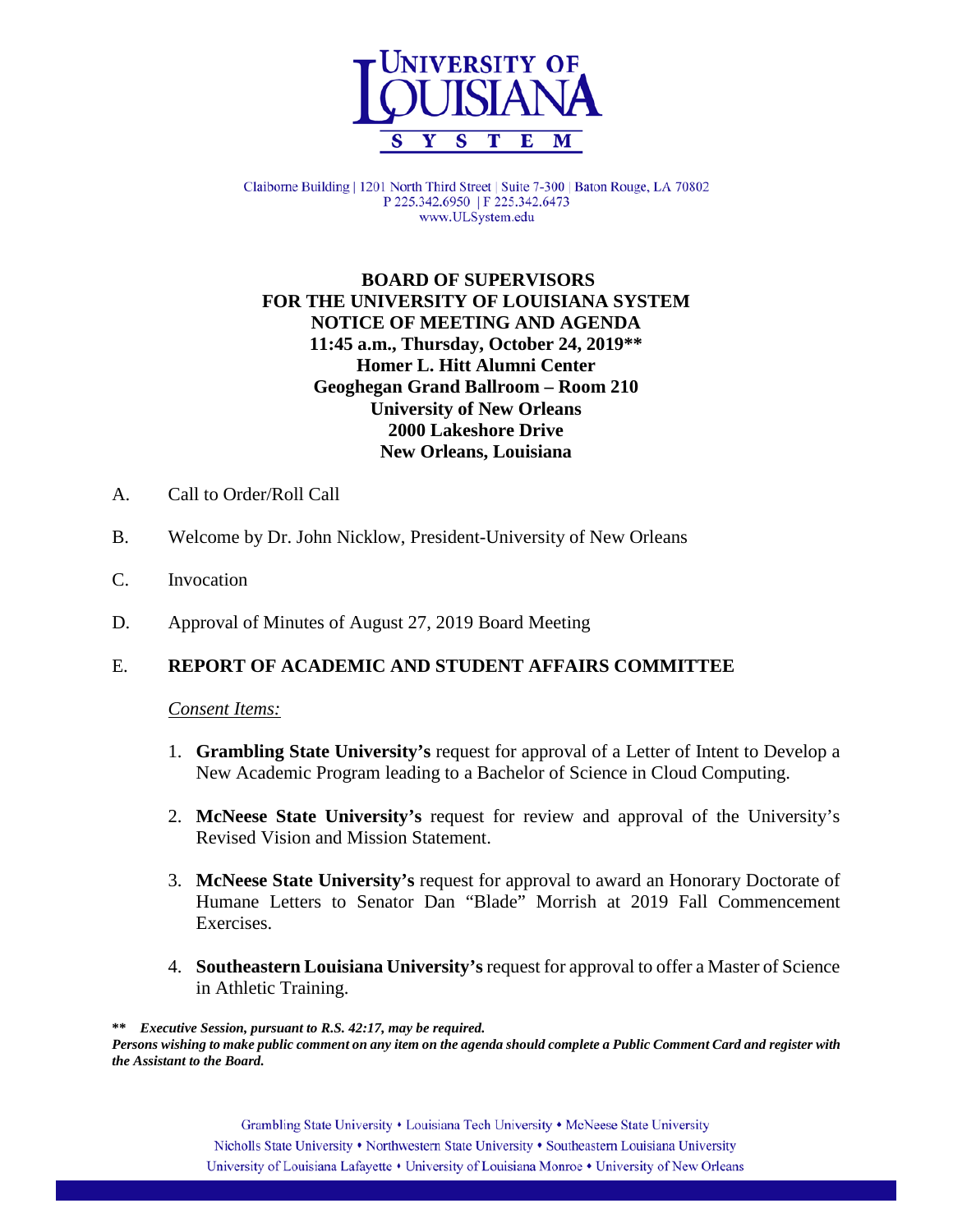- 5. **Southeastern Louisiana University's** request for approval to offer an Undergraduate Certificate in Teaching English to Speakers of Other Languages (TESOL).
- 6. **University of Louisiana at Lafayette's** request for approval to offer a Master of Science in Athletic Training.
- 7. **University of Louisiana at Lafayette's** request for approval to posthumously award the title of Honorary Dean of Creole Music to Mr. Amédé Ardoin.
- 8. **University of Louisiana at Monroe's** request for approval to offer a Bachelor of Arts in Music.
- 9. **University of Louisiana at Monroe's** request for reauthorization of the ULM Small Business Risk Management Institute.
- 10. **University of New Orleans'** request for approval to offer a Bachelor of Science in Urban Construction Management.
- 11. **University of New Orleans'** request for approval to offer a Master of Science in Cyber Security and Operations.
- 12. **University of New Orleans'** request for approval to award a Doctorate Honoris Causa to Mr. Marques Colston at the Fall Commencement Exercises.
- 13. **University of Louisiana System's** proposed revision to *Board Rule, Chapter II. Students, Section IX. Admission to Graduate Study, E. Graduating Seniors – Concurrent Baccalaureate and Master's Program Enrollment.*

*Discussion Item:*

14. Presentation by Northwestern State University on the Partnership with the New Orleans Center for Creative Arts (NOCCA).

15. Other Business

# F. **REPORT OF ATHLETIC COMMITTEE**

*Consent Items:*

- 1. **McNeese State University's** request for approval of a contract with Mr. Justin Hill, Head Baseball Coach, effective July 1, 2019.
- 2. **Northwestern State University's** request for approval of a revised athletic supplemental compensation policy.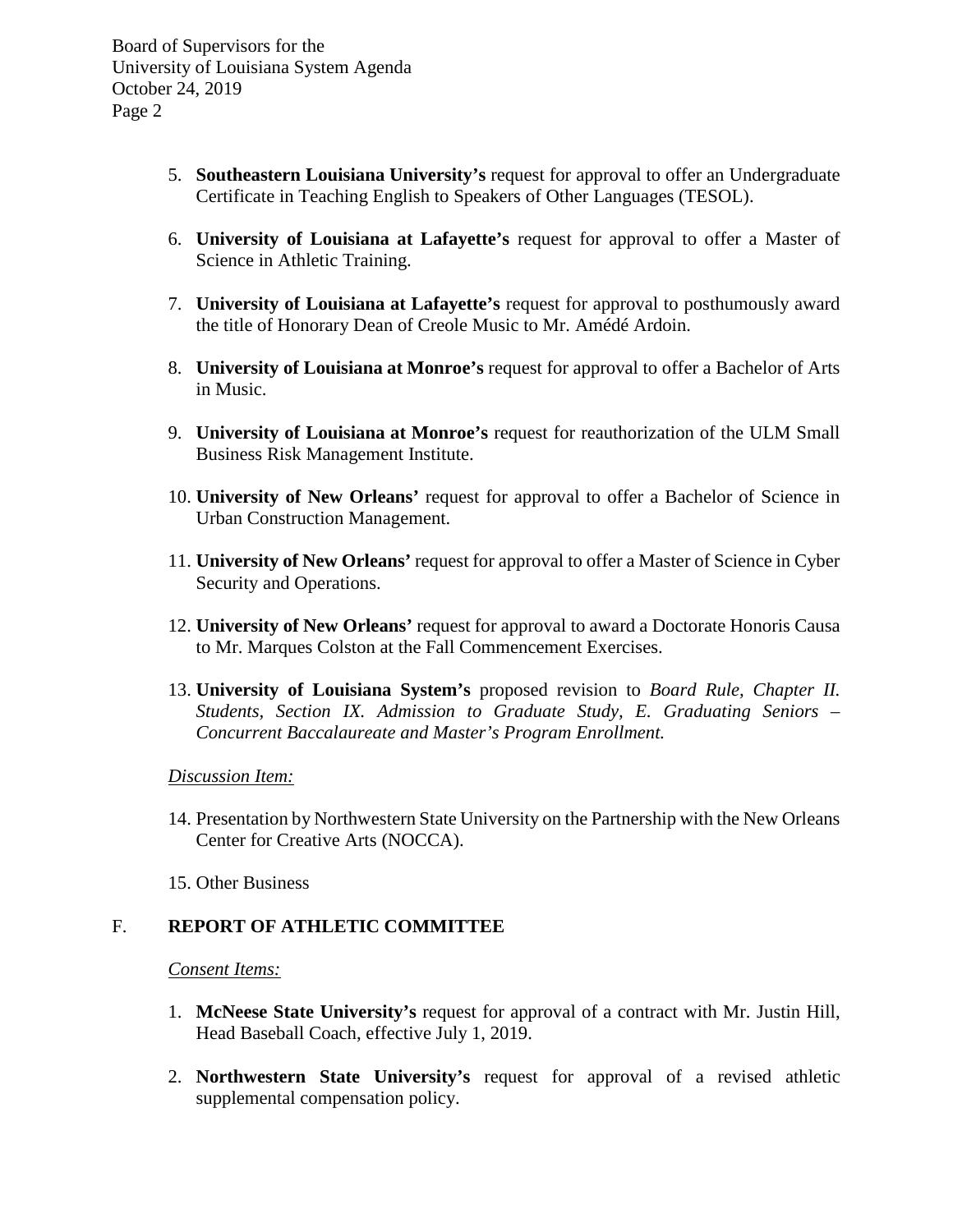- 3. **Southeastern Louisiana University's** request for approval of a contract with Mr. Jeremy White, Head Women's Volleyball Coach, effective January 1, 2020.
- 4. **University of Louisiana at Lafayette's** request for approval of a contract with Mr. Matt Deggs, Head Baseball Coach, effective August 1, 2019.
- 5. Other Business

# G. **REPORT OF FACILITIES PLANNING COMMITTEE**

*Consent Items:*

- 1. **McNeese State University's** request for approval to demolish the Observatory Building at the Burton Coliseum.
- 2. **McNeese State University's** request for approval to enter into a Lease/Cooperative Endeavor Agreement with the McNeese State University Foundation involving the lease of the Fuller Farm Property.
- 3. **McNeese State University's** request for approval to name the football equipment room located in the Jack V. Doland Field House the "Fred Thomas Equipment Room."
- 4. **McNeese State University's** request for approval to rename the End Zone Room located in the Jack V. Doland Field House the "Buttross-Doyle End Zone Room."
- 5. **Nicholls State University's** request for approval to demolish the Soccer Field Press Box Building.
- 6. **Southeastern Louisiana University's** request for approval to enter into a Ground Lease with the Southeastern Louisiana University Foundation to construct a Welcome Center on the campus.
- 7. **University of Louisiana at Monroe's** request for approval to purchase property and a building from the ULM Foundation.
- 8. **University of Louisiana at Monroe's** request for approval to name the new atrium for the School of Construction Management the "Don Beach Atrium."
- 9. **University of New Orleans'** request for approval to consent to assignment of the Ground Lease with Orleans Parish School Board to Friends of Ben Franklin and to amend the lien provision.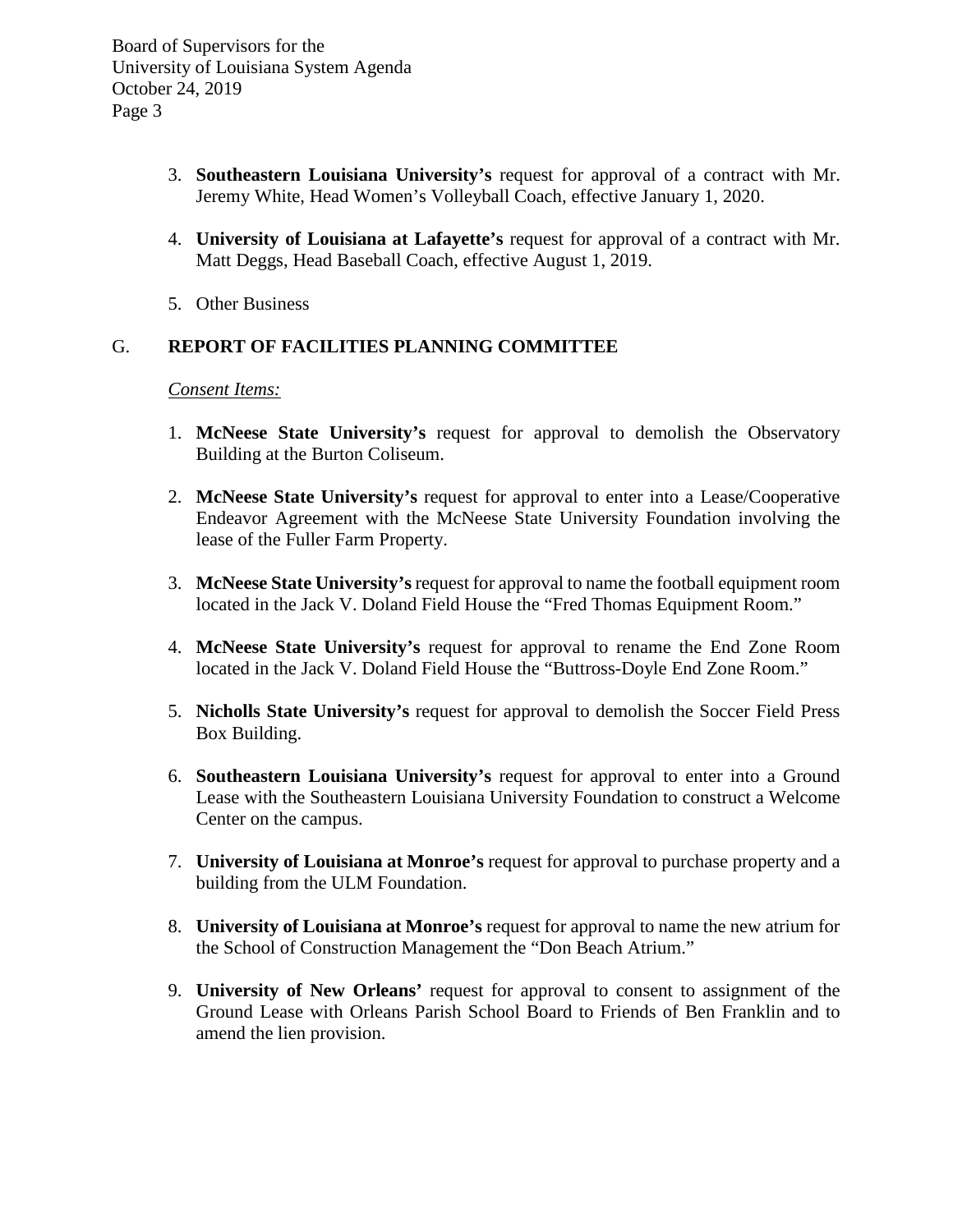### *Discussion Item:*

- 10. **Louisiana Tech University's** request for approval to execute a Ground Lease to Tech Pointe II, LLC for the purpose of constructing and managing a 60,000-square-foot facility to be known as Tech Pointe II.
- 11. Other Business

## H. **REPORT OF FINANCE COMMITTEE**

#### *Consent Items:*

- 1. **Louisiana Tech University's** request for approval to seek matching funds from the Louisiana Board of Regents for Endowed Superior Graduate Student Scholarships:
	- a) George Leroy Erskine, Jr. Endowed Graduate Scholarship
	- b) Justin and Jeanette Hinckley Endowed Superior Graduate Scholarship in the College of Education
	- c) Justin and Jeanette Hinckley Endowed Superior Graduate Scholarship in Biological Sciences
	- d) Dana Miller Packman Endowed Superior Graduate Student Scholarship
	- e) Rick and Lisa Shirley Endowed Superior Graduate Student Scholarship #1
	- f) Rick and Lisa Shirley Endowed Superior Graduate Student Scholarship #2
	- g) Rick and Lisa Shirley Endowed Superior Graduate Student Scholarship #3
- 2. **Nicholls State University's** request for approval of the University's revised Internal Audit Charter.
- 3. **Northwestern State University's** request for approval to execute a Cooperative Endeavor Agreement with the City of Natchitoches.
- 4. **Northwestern State University's** request for approval of a proposed new flat rate pricing for PREP.
- 5. **University of New Orleans'** request for approval to enter into a Cooperative Endeavor Agreement with Obatala Sciences, Inc.
- 6. **University of New Orleans'** request for approval to enter into a Cooperative Endeavor Agreement with Entergy New Orleans, LLC to lease rooftop space for a solar power array.
- 7. **University of New Orleans'** request for approval to amend the Lease with Follett Higher Education Group, Inc.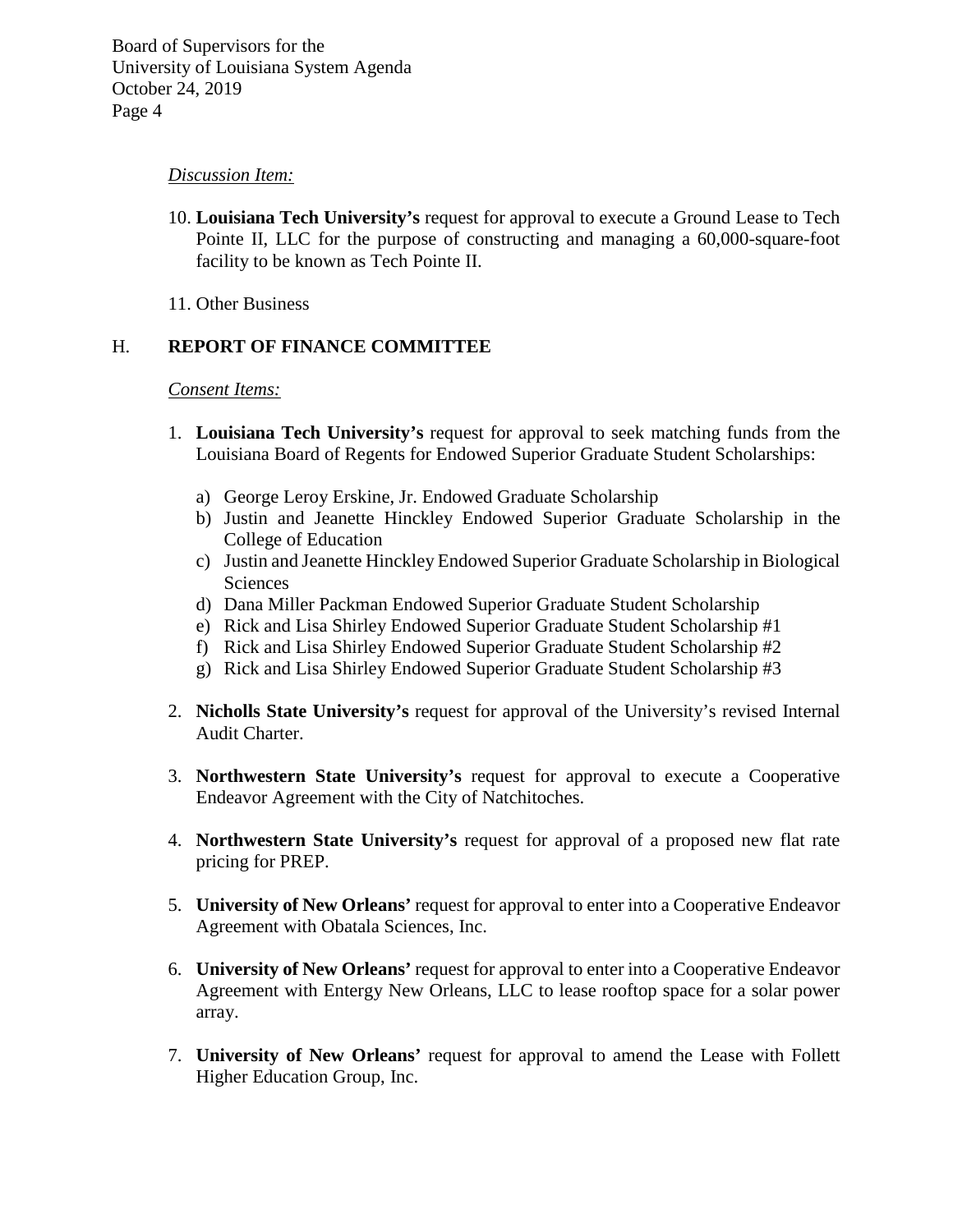> 8. **University of Louisiana System's** report on internal and external audit activity for the period of August 19 to October 20, 2019.

### *Discussion Items:*

- 9. **University of Louisiana System's** request for approval to approve fees pursuant to Act 293 of the 2017 Regular Session of the Louisiana Legislature.
- 10. **University of Louisiana System's** discussion of Fiscal Year 2018-19 fourth quarter financial reports and ongoing assurances.
- 11. Other Business

# I. **REPORT OF PERSONNEL COMMITTEE**

### *Consent Items:*

- 1. **McNeese State University's** request for approval to appoint Dr. Wade Rousse as Dean of the College of Business effective September 17, 2019.
- 2. **Nicholls State University's** request for approval to appoint Ms. Jean Donegan as Interim Dean of the College of Liberal Arts effective July 1, 2019.
- 3. Other Business

# J. **SYSTEM PRESIDENT'S BUSINESS**

- 1. Personnel Actions
- 2. System President's Report
- 3. **Nicholls State University's** request to bestow the title of President Emeritus of the University upon Dr. Stephen Hulbert.
- 4. Other Business

### K. **BOARD CHAIR'S BUSINESS**

- 1. Board Chair's Report
- 2. **Northwestern State University's** request for approval to authorize the University President to take necessary actions to remedy a dispute with Caddo Signs, LLC. (*Executive Session may be required.*)